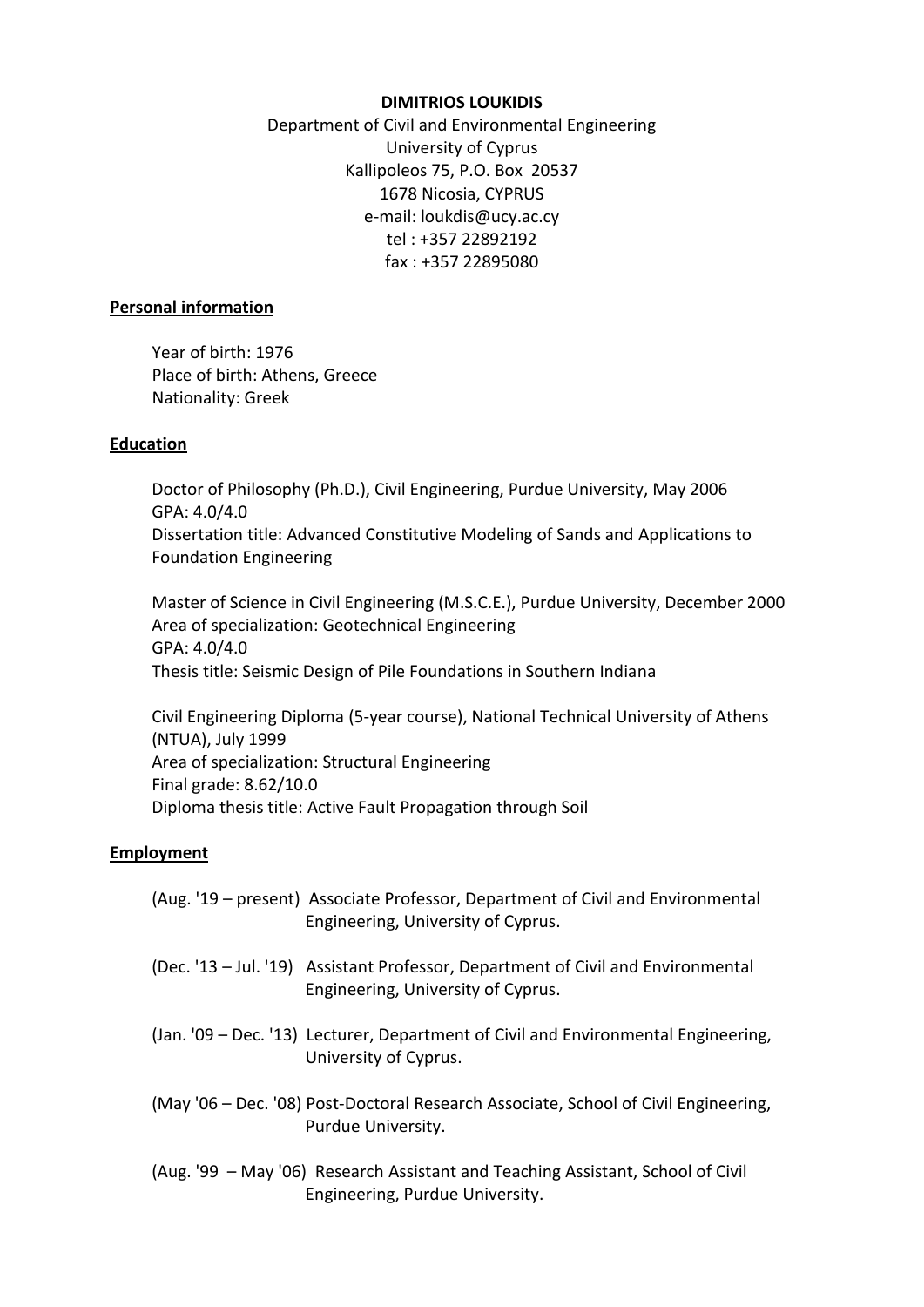## **Awards and scholarships**

ASCE Outstanding Reviewer 2018 for the Journal of Geotechnical and Geoenvironmental Engineering

Estus H. and Vashti L. Magoon Outstanding Teaching Assistant Award, 2003 (for the course Statics)

Alexander S. Onassis Public Benefit Foundation Scholarship, 2001-2003

National Technical University of Athens Award and Medal for the 3<sup>rd</sup> highest final GPA in 1999 civil engineering graduating class

Three awards of the Technical Chamber of Greece for outstanding performance during the studies at NTUA (academic years 1996-1997, 1997-1998 and 1998-1999)

# **Reviewer**

Completed reviews for the following journals:

- Applied Ocean Research
- Canadian Geotechnical Journal
- Computers and Geotechnics
- Geomechanics and Engineering, An international journal
- Géotechnique
- Géotechnique Letters
- Geotechnical and Geological engineering
- International Journal for Numerical and Analytical Methods in Geomechanics
- International Journal of Geomechanics
- International Journal of Solids and Structures
- Journal of Applied Mechanics Reviews (ASME)
- Journal of Geotechnical and Geoenvironmental Engineering (ASCE)
- Oil & Gas Science and Technology Review d'IFP Energies Nouvelles
- Proceedings of Institution of Civil Engineers (ICE) Geotechnical Engineering
- Soils and Foundations
- Soil Dynamics and Earthquake Engineering

## **Use of computer programs**

Finite element software: Abaqus, Plaxis 2D, Plaxis 3D, SAP2000 Geotechnical software: FLAC, SHAKE, SEISRISK, PCSTABL, SLOPE/W, GRLWEAP Programming: Fortran77, Visual Fortran, MATLAB

## **Teaching**

*Instructor* CEE251 – Soil Mechanics – University of Cyprus (2015) CEE253 – Soil Mechanics Laboratory – University of Cyprus (2010-2014)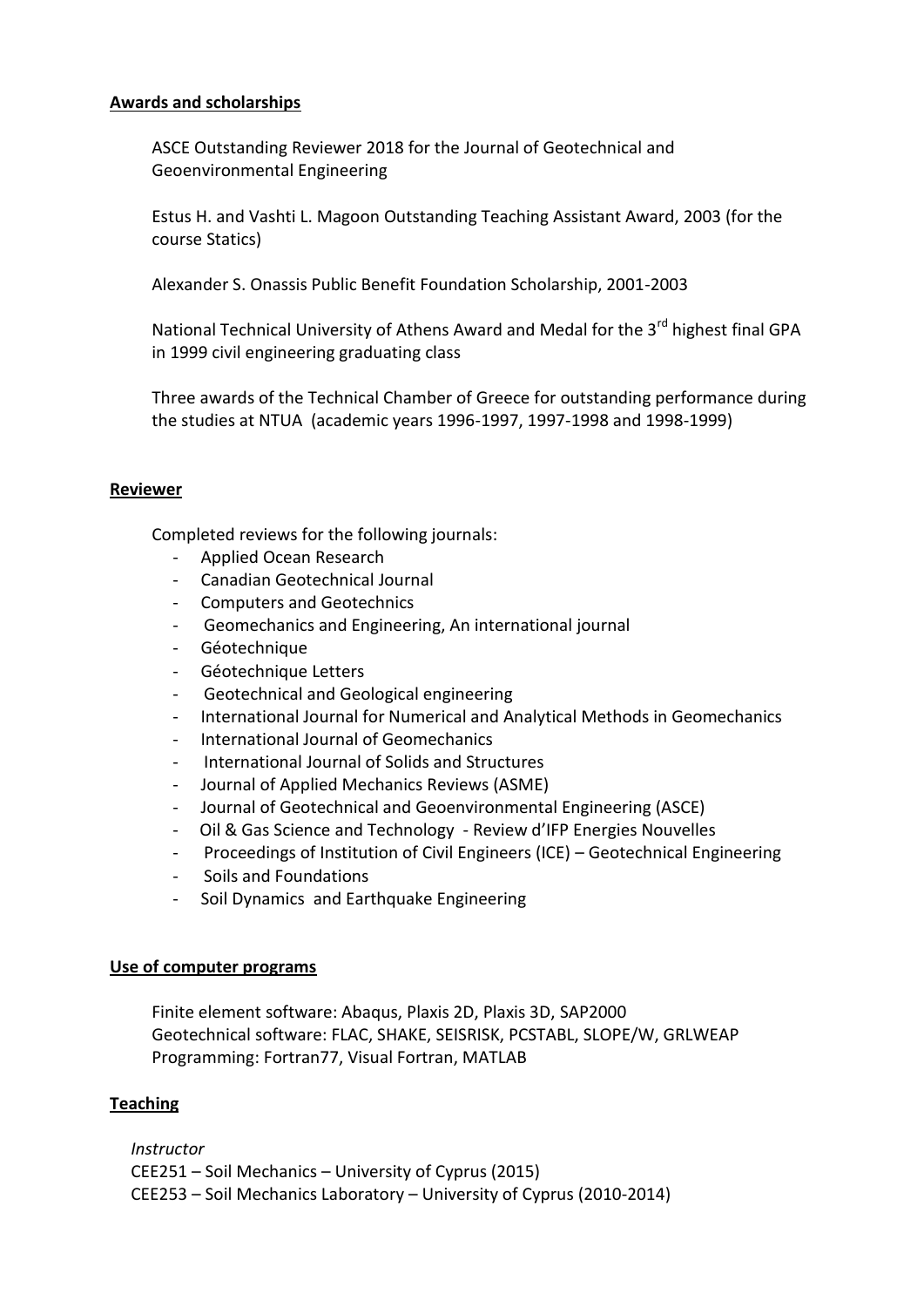- CEE353 Foundation Engineering University of Cyprus (2015-2019)
- CEE450 Geomechanics University of Cyprus (2009-2014,2016-2017)
- CEE451 Engineering Geology University of Cyprus (2009-2018)
- CEE535 Plasticity Theory University of Cyprus (2010,2012,2014)
- CEE555 Soil Dynamics and Engineering Seismology University of Cyprus (2009,2011,2013,2015,2017,2018)
- CEE556 Advanced Foundation Engineering University of Cyprus (2018-2019)
- PET511 Petroleum Geology University of Cyprus (2013) (co-instructor)
- PET541 Petroleum Geomechanics University of Cyprus (2014) (co-instructor)
- CE383 Geotechnical Engineering I Purdue University (2008) (co-instructor)
- CE483 Geotechnical Engineering II Purdue University (2005)
- *Teaching Assistant*
- CE297 Statics Purdue University (2003)
- CE483 Geotechnical Engineering II Purdue University (2004)

## **Research Projects**

# *Principal Investigator*

INTEGRATED/0916/0049 project EXPASOL: The effects of soil expansion/shrinkage on building foundations and their mitigation. Duration 2019-2021. Funding Body: Cyprus Research Promotion Foundation.

UCY internal research project SLOSTAPILES: Large-strain finite element analysis of the limit resistance of slope stabilizing piles. Duration: 2010-2012. Funding Body: University of Cyprus.

## *Participant*

THALES project: Innovative design of bridge piers on liquefiable soils with the use of "natural" seismic isolation. Duration: 2012-2016. Funding Body: General Secretariat for Research and Technology of Greece.

SERIES Transnational Access (TA) project: Experimental Verification of Shallow Foundation Performance Under Earthquake – Induced Liquefaction Cambridge University. Duration: 2010-2012. Funding Body: European Commission – FP7 Capacities.

## **Activities**

President of the Cypriot Society of Soil Mechanics and Geotechnical Engineering (CSSMGE) (2016-present)

 Member of the ISSMGE Technical Committee TC205 – Safety and Serviceability in Geotechnical Engineering (2018-present)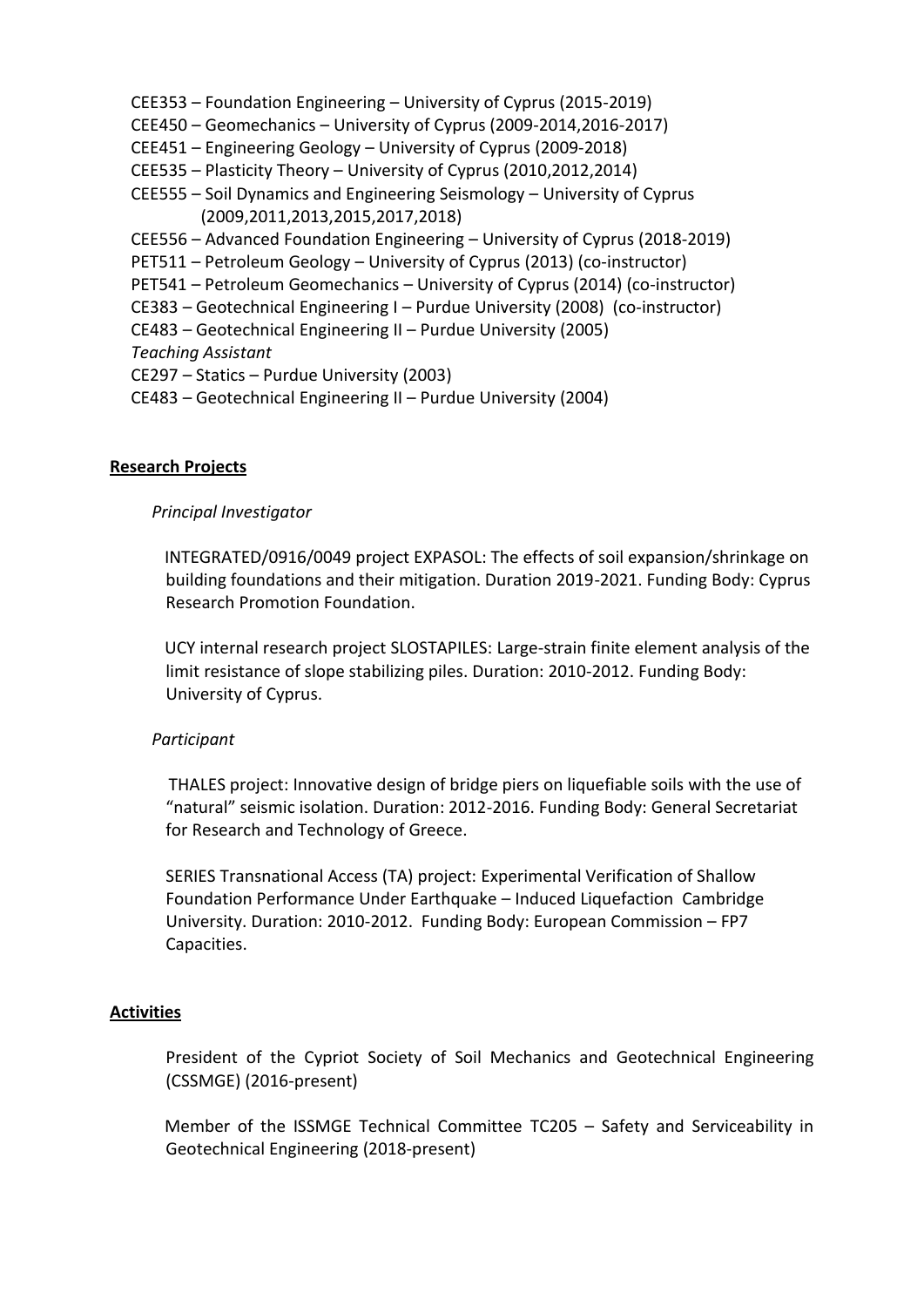Member of the European Committee for Standardization CEN /TC250 /SC7 - Eurocode 7 - Geotechnical Design (2019-present)

Member of the Cyprus Organisation for Standardisation committee CYS TC 18/SC7 for the update of the Cyprus National Annex to Eurocode 7 (2018-present)

Head of the Geomechanics Laboratory of the University of Cyprus (2009-present)

## **Consulting**

Analysis of a landslide in bentonitic clays in Armou, Paphos district and design of required stabilization measures (litigation) (2017)

Member of consulting team for the analysis and stabilization of the landslide at the site of the Archangel Michael Monastery in Analiontas, Nicosia District (2010-2011)

Conducted laboratory experiments (consulting services of the UCY Geomechanics Laboratory) for the Water Development Department and Public Works Department of Republic of Cyprus

Participated in three consulting projects undertaken by Prof. Rodrigo Salgado (Purdue University):

- Stability of a caisson breakwater for the port of Barcelona using the program PCSTABL, for Alatec-Proes, SA (2001).
- Estimation of the seismic ground motion for the retrofitting of a parking garage structure, for Walker Parking, Inc. (2003).
- Analysis of the sinking of an open-dredge caisson for the pier of a cable-stayed bridge (litigation) (2003-2006).

Support, improvements and additions to the slope stability computer code PCSTABL of Purdue University (2001-2008).

Member of the organizing committee of 4 conferences/workshops in Cyprus and Greece.

## **Professional membership**

- Scientific Technical Chamber of Cyprus
- Cyprus Association of Civil Engineers
- Technical Chamber of Greece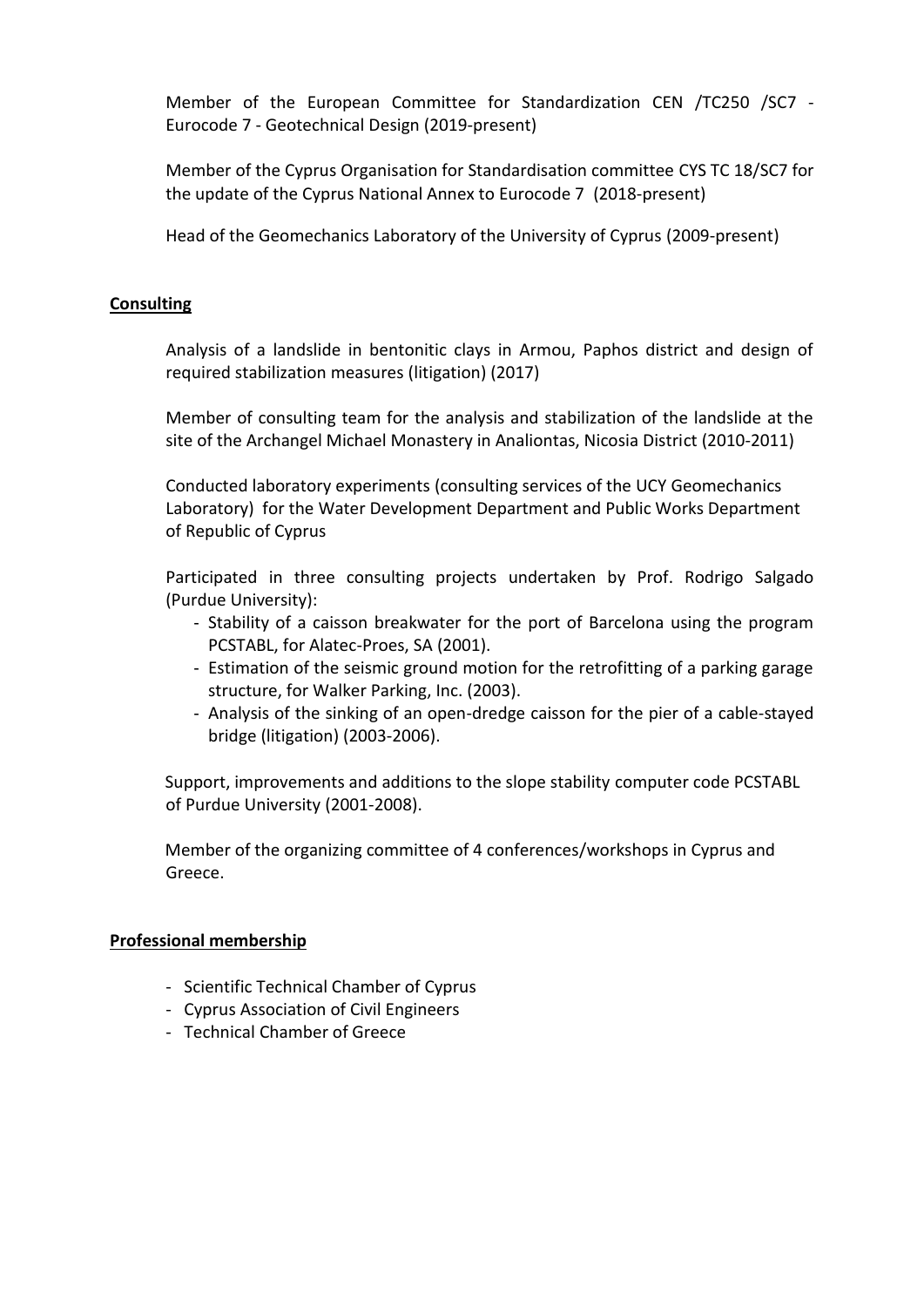# **PUBLICATIONS**

#### Journal papers

- Loukidis, D., Bandini, P. & Salgado, R. (2003). "Stability of seismically loaded slopes using limit analysis." Géotechnique, Vol. 53, No. 5, pp. 463-479.
- Murthy, T. G., Loukidis, D., Carraro, J.A.H., Prezzi, M. & Salgado R. (2007). "Undrained monotonic response of clean and non-plastic silty sands." Géotechnique, Vol. 57, No. 3, pp. 273-288.
- Loukidis, D. & Salgado, R. (2008). "Analysis of the shaft resistance of non-displacement piles in sand." Géotechnique, Vol. 58, No. 4, pp. 283-296.
- Loukidis, D., Chakraborty, T. & Salgado, R. (2008). "Bearing capacity of strip footings on purely frictional soil under eccentric and inclined loads." Canadian Geotechnical Journal, Vol. 45, No. 6, pp. 768-787.
- Loukidis, D. & Salgado, R. (2009). "Modeling sand response using two-surface plasticity." Computers and Geotechnics, Vol. 36, No. 1-2, pp. 166-186.
- Loukidis, D. & Salgado, R. (2009). "Bearing capacity of strip and circular footings in sand using finite elements." Computers and Geotechnics, Vol. 36, No. 6, pp. 871-879.
- Loukidis, D., Bouckovalas, G. D., Papadimitriou, A. (2009). "Analysis of fault rupture propagation through uniform soil cover." Soil Dynamics and Earthquake Engineering, Vol. 29, pp. 1389-1404.
- Loukidis, D. & Salgado, R. (2011). "Effect of relative density and stress level on the bearing capacity of footings on sand." Géotechnique, Vol. 61, No. 2, pp. 107-119.
- Basu, P., Loukidis, D., Prezzi, M. & Salgado, R. (2011). "Analysis of shaft resistance of jacked piles in sands." International Journal for Numerical and Analytical Methods in Geomechanics, Vol. 35, No. 15, pp. 1605-1635.
- Loukidis, D. & Salgado, R. (2012). "Active pressure on gravity walls supporting purely frictional soils." Canadian Geotechnical Journal, Vol. 49, No. 1, pp. 78-97.
- Vavourakis, V., Loukidis, D., Charmpis, D. C. & Papanastasiou, P. (2013). "Remeshing and remapping strategies for large deformation elastoplastic finite element analysis." Computers and Structures, Vol. 114-115, pp. 133-146.
- Chakraborty, T., Salgado, R. & Loukidis, D. (2013). "A Two-Surface Plasticity Model for Clay." Computers and Geotechnics, Vol. 49, pp. 170-190.
- Vavourakis, V., Loukidis, D., Charmpis, D. C. & Papanastasiou, P. (2013). "A robust finite element approach for large deformation elastoplastic plane-strain problems." Finite Element Analysis and Design, Vol. 77, pp. 1-15.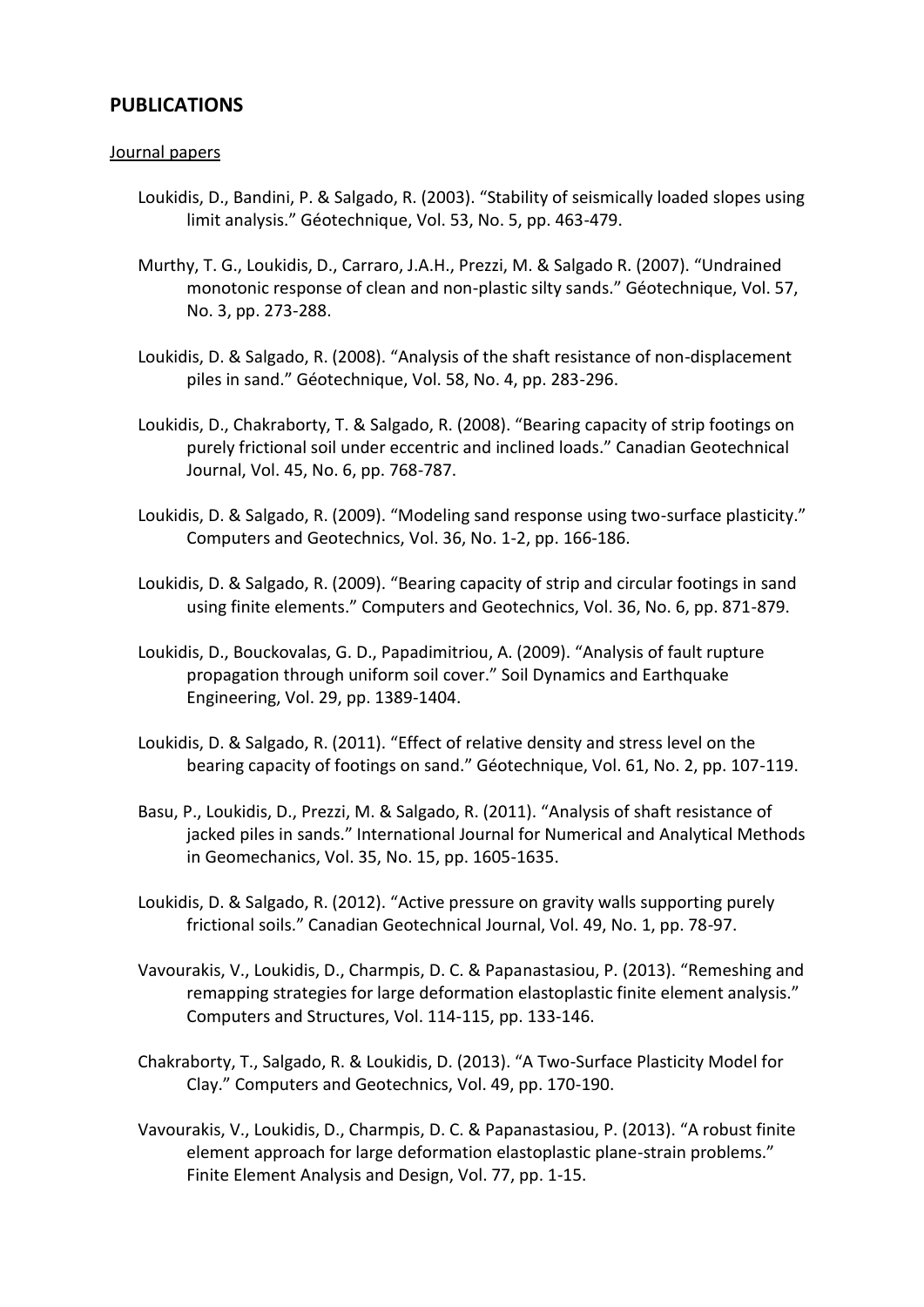- Salgado, R., Loukidis, D. Abou-Jaoude, G. & Zhang, Y. (2015). "The role of soil stiffness non-linearity in 1D pile driving simulations." Géotechnique, Vol. 65, pp. 169-187.
- Salgado R., Zhang Y., Abou-Jaoude, G., Loukidis D. and Bisht V. (2017). "Pile driving formulas based on pile wave equation analyses." Computers and Geotechnics, 81, 307–321.
- Loukidis, D. and Tamiolakis, G-P (2017). "Spatial distribution of Winkler spring stiffness for rectangular mat foundation analysis." *Engineering Structures*, 153, 443-459.
- Lazarou, G., Loukidis, D. & Bardanis, M. (2018). "Moisture migration under mat foundations in Nicosia marl". *Geotechnical and Geological Engineering*, 37(3), 1585-1608.

## Conference papers

- Loukidis, D. N. & Bouckovalas, G. (2001). "Numerical simulation of active fault rupture propagation through dry soil." Proceedings of the  $4<sup>th</sup>$  International Conference on Recent Advances in Geotechnical Earthquake Engineering and Soil Dynamics, San Diego, California. CD-ROM, Univ. of Missouri-Rolla. Prakash (ed.), Paper No. 3-04.
- Loukidis, D., Lee, S-H, Yi, Q & Bourdeau, P. L. (2001). "Analytical study of the Nikawa landslide." Proceedings of the 4<sup>th</sup> International Conference on Recent Advances in Geotechnical Earthquake Engineering and Soil Dynamics, San Diego, California. CD-ROM, Univ. of Missouri-Rolla. Prakash (ed.), Paper No. 5-31.
- Loukidis, D., Salgado, R. & Bobet, A. (2001). "Seismic design of pile foundations in southern Indiana." Proceedings of the 4<sup>th</sup> International Conference on Recent Advances in Geotechnical Earthquake Engineering and Soil Dynamics, San Diego, California. CD-ROM, Univ. of Missouri-Rolla. S. Prakash (ed.), Paper No. 8-09.
- Bouckovalas, G. D., Loukidis D. & Antoniou K. (2001). "Fault rupture propagation through soft soil covers." Proceedings of the  $9<sup>th</sup>$  International Conference of the Hellenic Geological Society, Athens. (in Greek, invited)
- Bandini, P., Loukidis, D. & Salgado, R. (2005). "Limit analysis of seismically loaded slopes." Proceedings of the 11<sup>th</sup> IACMAG 2005, Torino, Italy, Vol. 4, pp. 2685-2688.
- Loukidis, D., Bandini, P. & Salgado, R. (2005). "Critical seismic coefficient using limit analysis and finite elements." Proceedings of the 16<sup>th</sup> ICSMGE, Osaka, Japan, Vol. 3, pp. 457-464.
- Papadimitriou, A., Loukidis, D., Bouckovalas, G. & Karamitros, D. (2006). "Numerical Evaluation of Active Fault Rupture Propagation through Soil Layer." Proceedings of the 5<sup>th</sup> Panhellenic Conference on Geotechnical & Geoenvironmental Engineering, Xanthi, Greece. (in greek)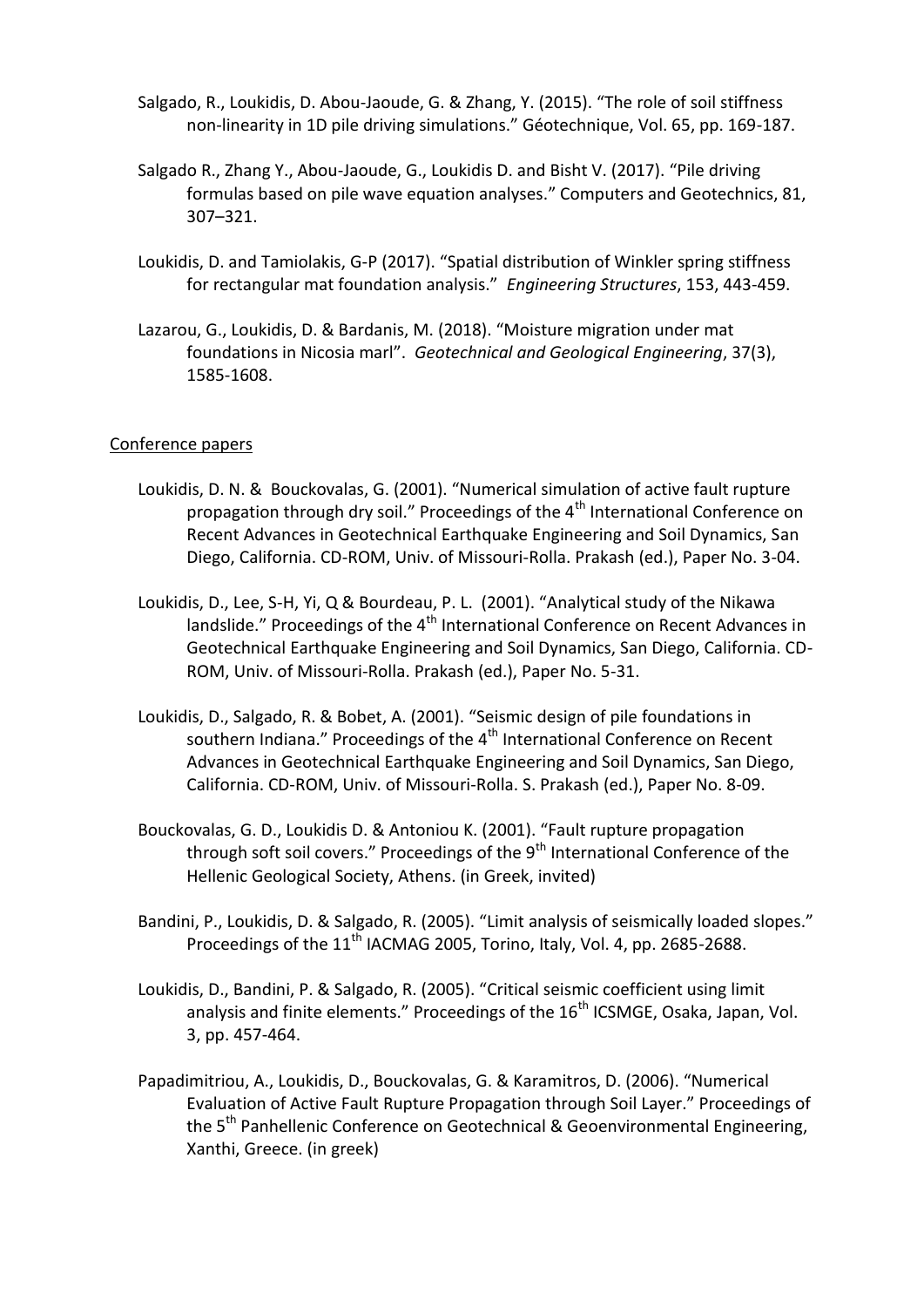- Papadimitriou, A., Loukidis, D., Bouckovalas, G. & Karamitros, D. (2007). "Zone of excessive ground surface distortion due to dip-slip fault rupture." Proceedings of the 4<sup>th</sup> International Conference on Earthquake Geotechnical Engineering, Thessaloniki, Paper No. 1583 (CD-ROM).
- Loukidis, D. & Salgado R. (2008). "Numerical study of limit shaft resistance of bored piles in sand." Proceedings of the  $12<sup>th</sup>$  IACMAG 2008, Goa, India, pp. 3376-3383.
- Murthy, T. G., Prezzi, M., Salgado R. & Loukidis, D. (2010). "Undrained response of clean and silty sands." Proceedings of the  $5<sup>th</sup>$  International Conference on Recent Advances in Geotechnical Earthquake Engineering and Soil Dynamics, San Diego, California. Paper No. 1.15b.
- Loukidis, D. & Salgado, R. (2010). "Equivalent friction angle in bearing capacity calculations for footings on granular soils." Proceedings of the Vardoulakis minisymposia, 9<sup>th</sup> HSTAM International Congress on Mechanics, Limassol, Cyprus, pp. 285-292.
- Basu, P., Loukidis, D., Prezzi, M. & Salgado, R. (2011). "Numerical simulation of shaft resistance development for piles jacked in sand." Proceedings of the  $13<sup>th</sup>$  IACMAG 2011, Melbourne, Australia, Vol. 2, pp. 905-912.
- Loukidis, D., Papadimitriou, A. G. & Bouckovalas, G. D. (2011). "Ground surface distortion zone in the vicinity of active dip-slip faults." Proceedings of the ISSMGE-ERTC 12 Workshop: Evaluation of Geotechnical Aspects of EC8, XV European Conference on Soil Mechanics and Geotechnical Engineering, Athens, Greece. Paper No. 15 (CD-ROM).
- Loukidis, D. & Konstantinopoulos, D. (2011). "Seismic active earth pressure: the effect of soil dilatancy angle." Proceedings of the ISSMGE-ERTC 12 Workshop: Evaluation of Geotechnical Aspects of EC8, XV European Conference on Soil Mechanics and Geotechnical Engineering, Athens, Greece. Paper No. 25 (CD-ROM).
- Loukidis, D. & Salgado, R. (2013). "Active earth thrust on walls supporting granular soils: effect of wall movement." Proceedings of the 18<sup>th</sup> ICSMGE, Paris, France, pp. 2043-2046.
- Loukidis, D. & Vavourakis, V. (2014). "Limit lateral resistance of vertical piles in plane strain." Proceedings of the  $8<sup>th</sup>$  European Conference on Numerical Methods in Geotechnical Engineering, NUMGE 2014, Delft, The Netherlands, pp. 681-685.
- Basu, P., Loukidis, D., Prezzi, M. & Salgado, R. (2014). "The mechanics of friction fatigue in jacked piles installed in sand." Geotechnical Special Publication 233: From Soil Behavior Fundamentals to Innovations in Geotechnical Engineering, Geo-Congress 2014, Atlanta, Georgia, USA, pp. 546-557.
- Fragiadakis, M., Loukidis, D. & Papanastasiou, P. (2014). "Seismic capacity assessment of Kouris earth dam." Proceedings of the  $2^{nd}$  European Conference on Earthquake Engineering and Seismology, Istanbul, Turkey. Paper No. 1242 (CD-ROM).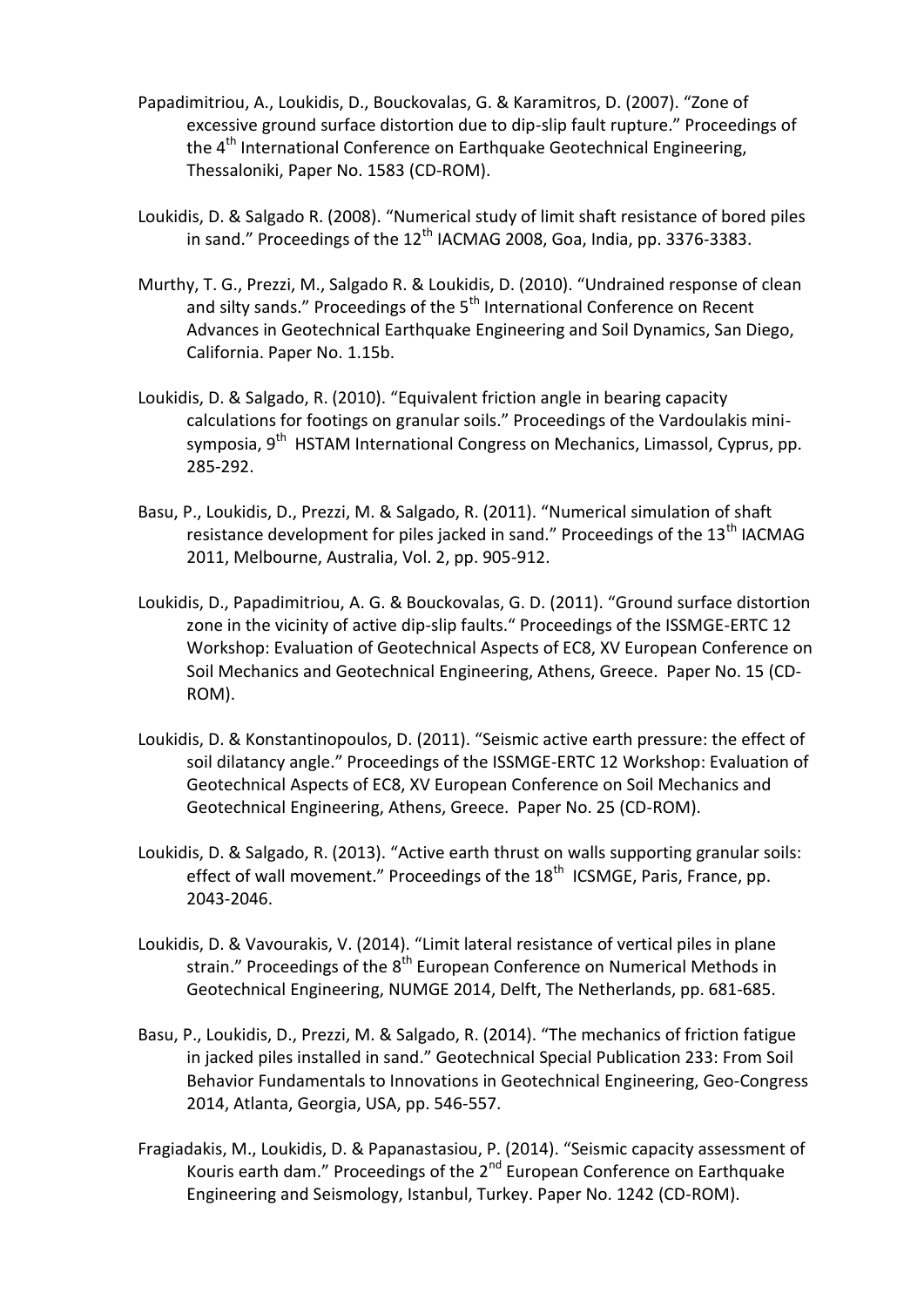- Orologopoulos, N. & Loukidis, D. (2014). "Soil non-linear behavior and hysteretic damping in the spring-dashpot analog." Proceedings of the 2<sup>nd</sup> European Conference on Earthquake Engineering and Seismology, Istanbul, Turkey. Paper No. 1710 (CD-ROM).
- Karamitros, D., Bouckovalas, G., Dimitriadi, V., Papadimitriou, A., Loukidis, D., Madabhushi, S. & Cilingir, U. (2014). "Experimental investigation of the seismic performance of shallow foundations in a liquefaction regime." Proceedings of the 7<sup>th</sup> Panhellenic Conference on Geotechnical Engineering, Athens, Greece, Paper No. XVI.4 (CD-ROM). (in greek)
- Loukidis, D., Italos, Ch., Papanastasiou, P. & Lazarou, G. (2014). "Analysis and design of stabilizing measures of landslide in Analiontas of Nicosia District." Proceedings of the 7<sup>th</sup> Panhellenic Conference on Geotechnical Engineering, Athens, Greece, Paper No. X.8 (CD-ROM). (in greek)
- Loukidis, D. & Salgado, R. (2015). "Numerical investigation of gravity wall-granular soil interaction." Proceedings of the International Foundations Congress and Equipment Expo 2015, San Antonio, Texas, March, 2015, Geotechnical Special Publication No. 256, pp. 1370-1379.
- Zygounas, F-I & Loukidis, D. (2016). "Modeling hysteretic behavior of soils using bounding surface plasticity." Proceedings of the  $11<sup>th</sup>$  HSTAM International Congress on Mechanics, Athens, Greece, Paper No. 91 (URL: 11hstam.ntua.gr/proceedings/).
- Loukidis, D., Bardanis, M. & Lazarou, G. (2016). "Classification, soil-water characteristic curve and swelling/collapse behaviour of the Nicosia marl, Cyprus." Proceedings of the 3<sup>rd</sup> European Conference on Unsaturated Soils (E-UNSAT 2016), Paris, France (DOI: http://dx.doi.org/10.1051/e3sconf/20160911009) .
- Loukidis, D. & Ygeionomaki, N. (2017). "Bearing capacity in sand under eccentric and inclined loading using a bounding surface plasticity model." International Workshop on Bifurcation and Degradation in Geomaterials, Limassol, Cyprus, pp. 267-273.
- Loukidis, D., Salgado, R., Abou-Jaoude, G. & Yanbei, Z. (2017). "Non-linear base and shaft reaction models for 1-D pile driving analysis." Proceedings of the  $19<sup>th</sup>$  ICSMGE, Seoul, South Korea, pp. 2809-2812.
- Loukidis, D. (2017). "A review of analysis methods of geotechnical problems pertinent to offshore pipelines and the role of numerical simulations."ILP 2017:  $12<sup>th</sup>$  Worskhop of the International Lithosphere Program, Task Force VI Sedimentary Basins, Limassol, Cyprus (extended abstract, p. 2).
- Loukidis, D., Pasadakis, N., Sotiropoulou, E., Christanis, K., Koulermou, N., Alevizos, G. & Kallithrakas-Kontos, N. (2017). "A geochemical study of siliceous ferromanganese rocks of the Mamonia Complex, SW Cyprus." ILP 2017: 12<sup>th</sup> Worskhop of the